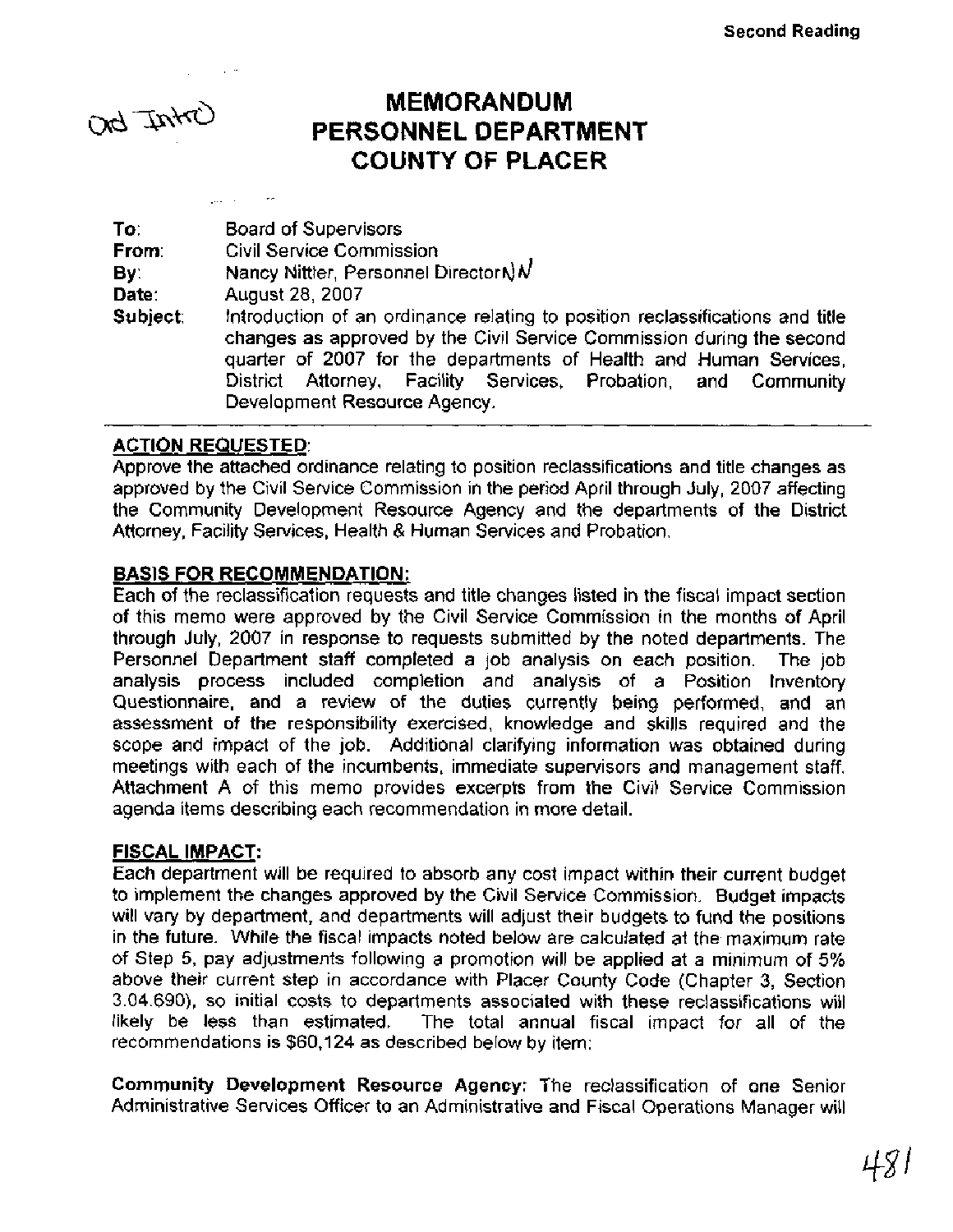Board of Supervisors August 28,2007 Page 2 of 14

result in an annual increase of approximately \$5,784 in salary and benefit costs that will be absorbed within existing resources in 2007-08.

**District Attorney Department:** The reclassification of one Legal Secretary Journey position to an Administrative Legal Supervisor will result in an annual increase of \$3,221 in salary and benefit costs. The reclassification of one Senior Legal Secretary position to an Executive Secretary will result in an annual increase of \$1,499 in salary and benefit costs. The total increased annual costs of \$4,720 will be absorbed within existing resources in 2007-08.

**Facility Services Department:** The reclassification of one Administrative Clerk Journey to a Senior Administrative Clerk is approximately \$4,107 in annual salary and benefit costs. The reclassification of a Budget and Fiscal Operations Manager to an Administrative Services Manager will result in an annual increase of \$4,170 in salary and benefit costs. The additional duties and corresponding salary adjustment for the Parks & Grounds Superintendent will result in an annual increase of approximately \$5,283 in salary and benefit costs. It is anticipated that this increase in cost will be absorbed within existing resources for the next several years.

**Health and Human Services Department:** There are no fiscal impacts for the title change from Eligibility Supervisor to Supervising Client Services Program Specialist. In addition, the newly developed classification of Senior Registered Environmental Health Specialist has not yet been allocated or funded and therefore does not have a fiscal impact at this time. Fiscal impact will be determined and provided to your Board for approval when the Department makes a request for an allocated position.

**Probation Department:** The reclassification of one Probation Assistant to a Senior Technology Solutions Analyst will result in an annual increase of \$36,060 in salary and benefit costs, which will **be** absorbed within existing department resources for 2007-08.

Attachments: Excerpts fro Civil Service Commission Agenda Items **Ordnance**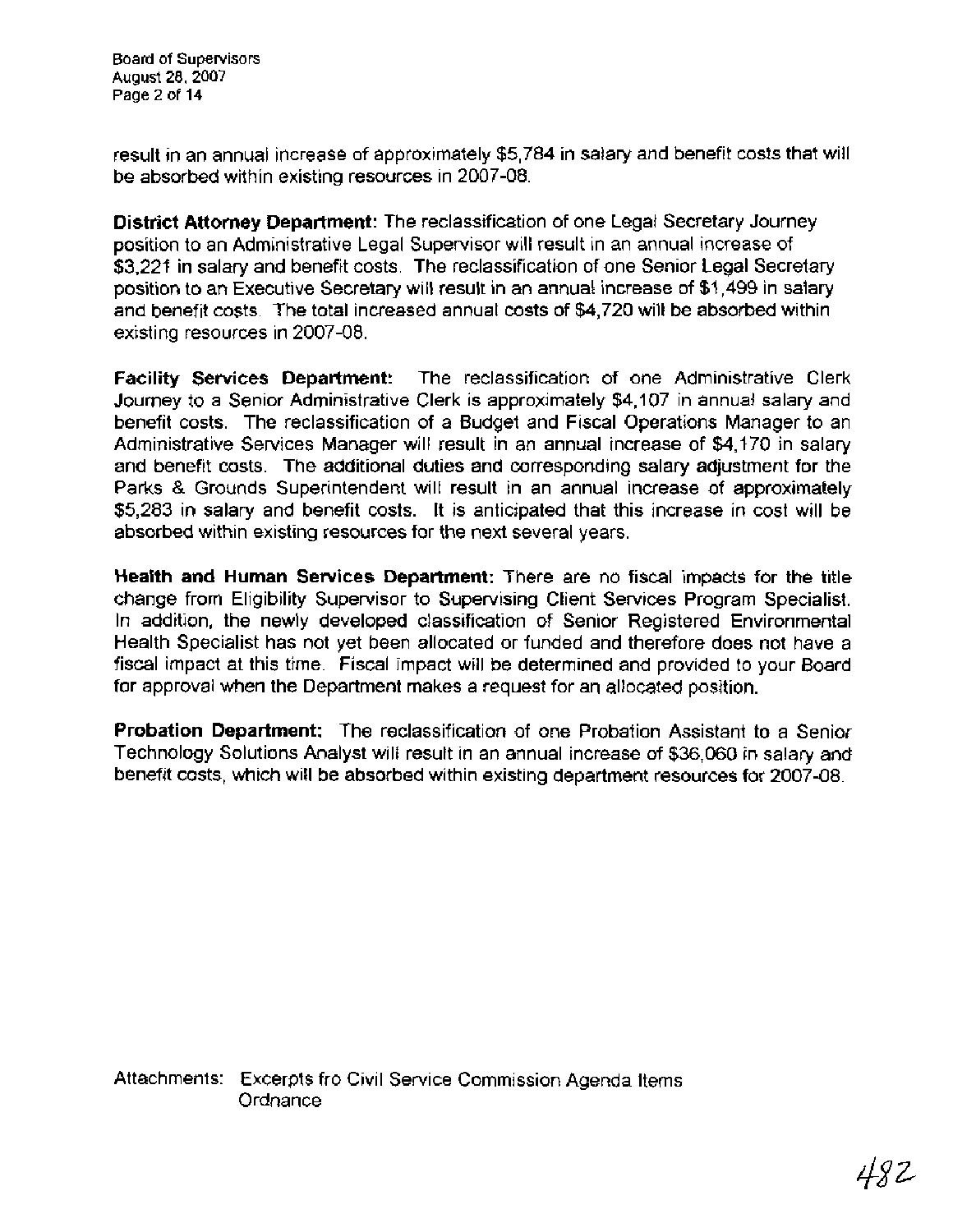Board of Supervisors August 28,2007 Page 3 of 13

# **Attachment A**

# **Excerpts from Civil Service Commission Agenda Items**

# **COMMUNITY DEVELOPMENT RESOURCE AGENCY**

At the request of the Community Development Resource Agency (CDRA), the Personnel Department contracted with Casey and Associates to conduct a classification study of the duties and responsibilities assigned to one Senior Administrative Services Officer position in CDRA. In order to fully understand this position and assigned functions and responsibilities the consultant reviewed and analyzed the completed Position Description Questionnaire (PDQ) outlining the duties; required knowledge, skills, and abilities; scope of work and decision-making; impact and criticality of error; and other information instrumental to determining the nature of this position. In addition, the incumbent and Agency Director were also interviewed to further determine the details of the assigned tasks and responsibilities.

The overall functions, duties, and responsibilities assigned to the position under study were significantly impacted through the formation of CDRA as an Agency. The position under study currently reports to the Agency Director and is responsible for Agency-wide administrative services to include accounting, budgeting, personnel, and grant and contract administration. As the Agency continues to evolve and provide various resources to the community, this position will continue to broaden in scope and impact. A review of the PDQ submitted by the incumbent, information obtained during meetings with the incumbent and Agency Director, and an analysis of the job duties confirm that the tasks and duties performed by this position are those more closely associated with the Budget and Fiscal Operations Manager (proposed Administrative and Fiscal Operations Manager). These duties include, but are not limited to:

- As a member of the Agency's Management Team, participates in a variety of strategic planning, policy development, and legislative analysis as well as representing the Agency and its three departments to other County departments, the CEO's Office, and the Board of Supervisors and other external entities including Tahoe Regional Planning Agency, Fish and Wildlife, California Fish and Game, Placer Legacy grants, State Parks, and California Division of Forestry.
- Serves as an integral member of various task forces and work groups to design and implement new work processes, open communication systems, and onestop counter and permitting services to better serve the County and its customers.
- Compiles agency-wide fiscal and budgetary operations, including combining and merging multiple and diverse departments' accounting and budgeting processes into a single cohesive fiscal and budgetary operation of \$26.6 million.
- Provides input in calculating and researching relevant data for the purpose of setting fees for various permitting processes in a fair and equitable manner.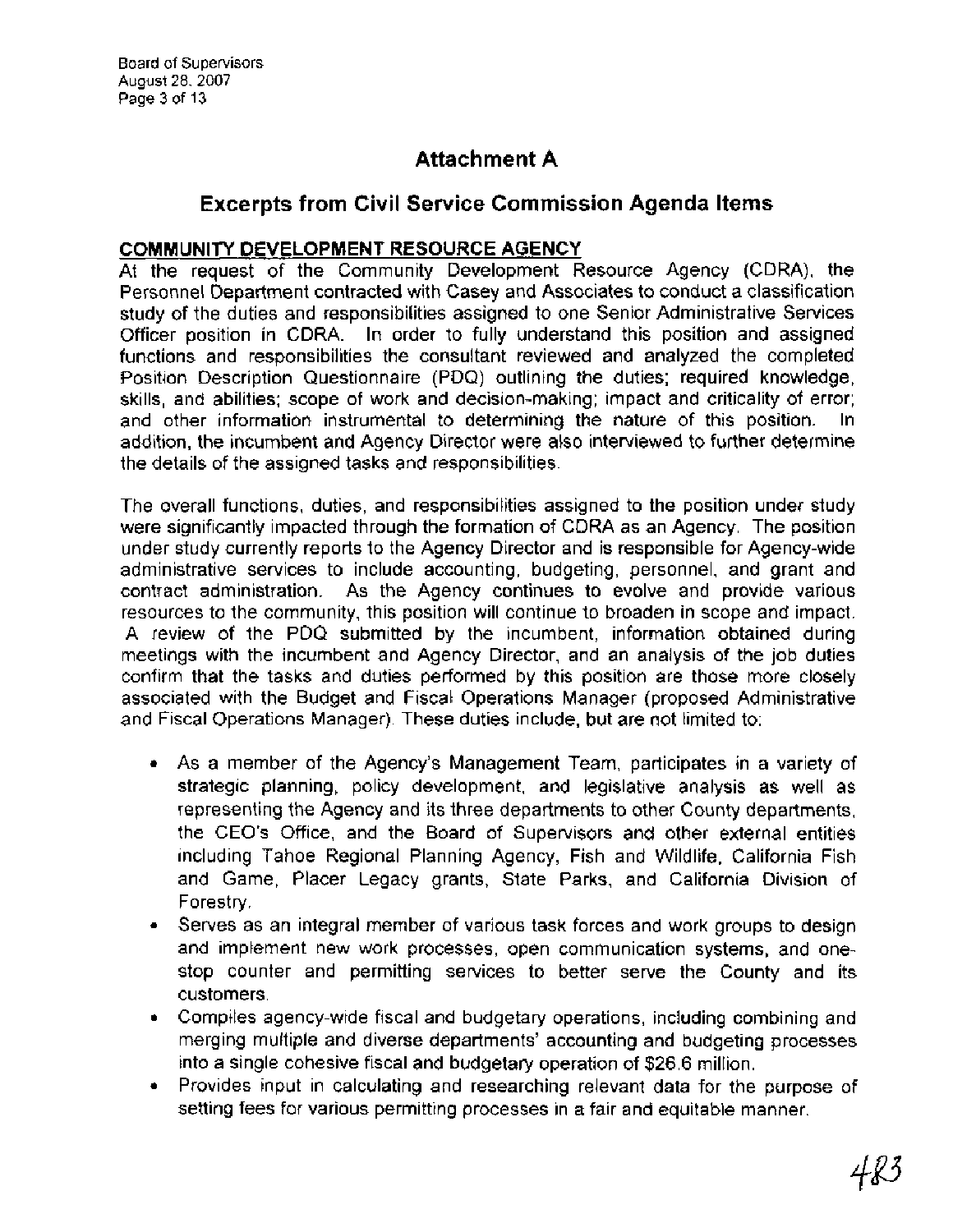Participates in the Agency's on-going interactions with the County's most complex and sophisticated development projects.

This position resides in the administrative work unit of CDRA that is comprised of Building, Planning, and the Engineering and Surveying Departments. Providing services to all three departments within the Agency affects the scope, impact, and responsibilities assumed by the position, as compared to other similar positions in the County, which are responsible for proving services to a single department. This position represents the Agency on personnel matters such as staffing, recruitment, selection, classification, and/or employee relations; acts as the Agency liaison with the Personnel Department; advising the Agency on personnel related matters; recommending the appointment of personnel; providing and/or coordinating staff training; working with employees to correct deficiencies; implementing discipline procedures; recommending employee terminations. In addition, this position reviews and monitors the financial activity of the three Departments, which roll up to the Agency's overall budget; oversees the collection of data and preparation of financial reports; and analyzes reports to determine performance to established budget.

Given that this position has evolved through the formulation of CDRA as an Agency and has grown in scope and complexity, the Personnel Department supports the reclassification of this position to the Budget and Fiscal Operations Manager classification. The County Executive's Office has reviewed this information and concurs with the Personnel Department's recommendation.

It is also recommended that the revisions to the Budget and Fiscal Operations Manager class specification, including the title change to Administrative and Fiscal Operations Manager be approved. In addition to the title change, the Budget and Fiscal Operations Manager class specification was broadened to accommodate administrative services functions and to reflect a more generalized management position. These changes will allow the County greater flexibility in utilizing this classification currently and in the future. There are no changes recommended to the minimum qualifications as the knowledge, skills and abilities required for the revised classification are virtually the same.

#### **DISTRICT ATTORNEY'S DEPARTMENT**

1. At the request of the District Attorney's Department, the Personnel Department contracted with Casey and Associates to conduct a classification study of the Senior Legal Secretary positions in the District Attorney's (DA) office to address classification issues identified by the department. The study participants included five incumbents classified as Senior Legal Secretary in the DA's office. It was identified that one of the Senior Legal Secretary positions was performing different duties as compared to the other four Senior Legal Secretary positions. The focus of this memorandum is on the Senior Legal Secretary position performing different duties and a study of the duties and responsibilities assigned to this position in the DA's office.

In order to fully understand this position and assigned functions and responsibilities the consultant took the following steps: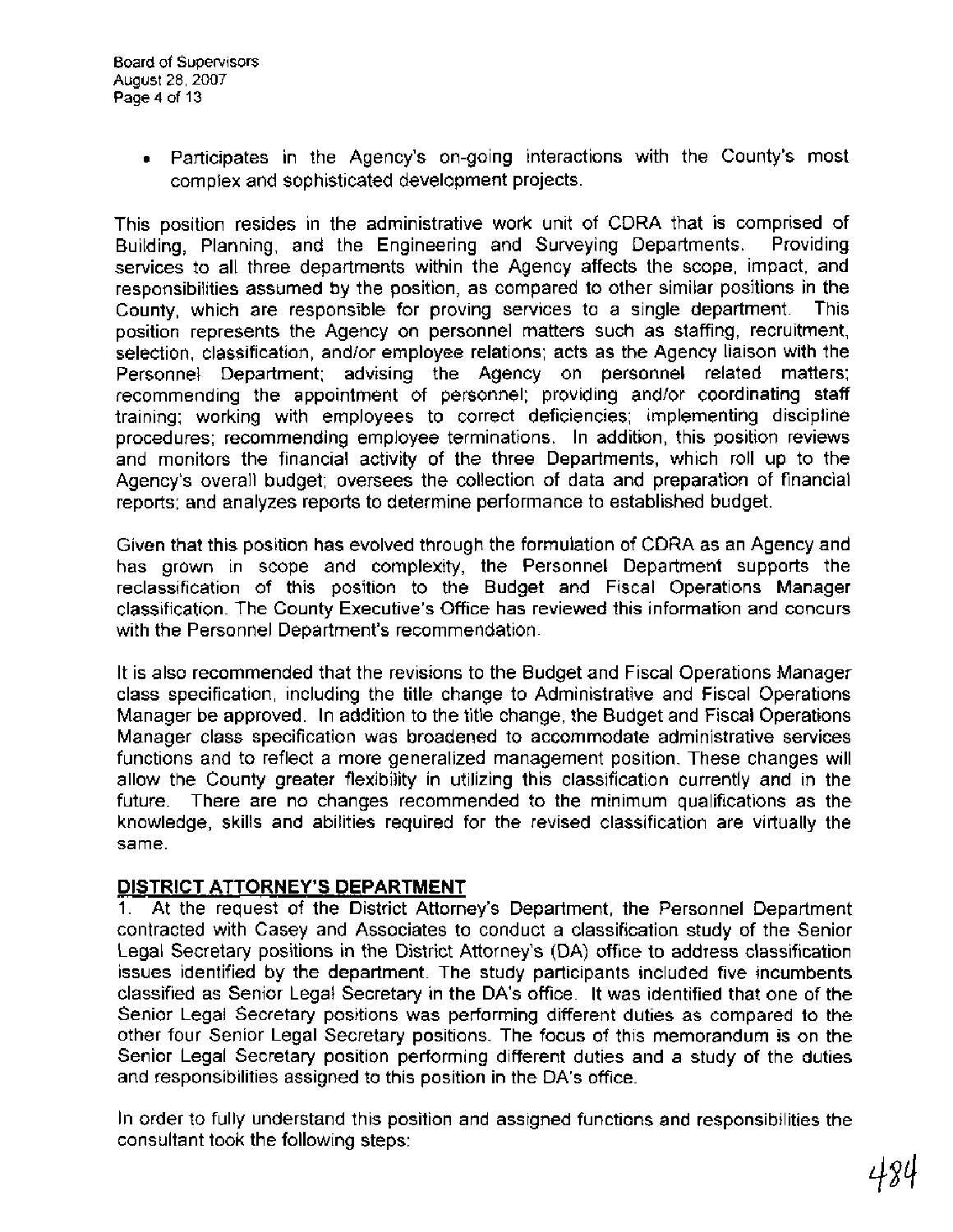- Reviewed and analyzed the completed Position Description Questionnaire outlining the duties; required knowledge, skills, and abilities; scope of work and decision-making; impact and criticality of error; and other information instrumental to determining the nature of this position.
- $\bullet$  Interviewed the incumbent to further determine the details of the assigned tasks and responsibilities.
- Reviewed and analyzed the county's current job descriptions for Senior Legal Secretary and Executive Secretary.
- Conducted one on one interviews with other Senior Legal Secretary incumbents within the District Attorney's Office.
- Reviewed the County's District Attorney Office's organizational chart as well as organizational charts from other county departments that utilize the Executive Secretary classification.

A review of this data confirmed the duties currently being performed by the incumbent are those ascribed to an Executive Secretary. These duties include, but are not limited to performing para-professional duties in support of executive staff; performing a variety of highly responsible and complex clerical, secretarial and administrative duties for a the District Attorney's Office, including:

- Research, compile, and track a variety of background, technical, and administrative data and documentation to include providing legal support to assigned cases and responding to requests for data from various law enforcement agencies, private attorneys, other county departments, media, and the public.
- Screen incoming and outgoing correspondence and e-mail for the District Attorney and the Office; independently preparing first drafts of confidential letters and memoranda on behalf of the District Attorney's Office.
- Perform routine research and data compilation to respond to requests and complaints from the public regarding legal cases referred to the Office; review incoming requests for public records, forward requested legal documents to County Counsel's Office for review, and respond in accordance with directives and legal timelines.
- Coordinate speaking engagements and press conferences; prepare agendas; contact participants; coordinate and schedule facilities, travel, and lodging; review and format first draft press releases for District Attorney's Office.
- Research and prepare purchase orders for various legal publications, office supplies, and a variety of specialty items for the District Attorney's Office.
- Participate in the preparation and scheduling of interviews with potential candidates for employment within the District Attorney's Office to include clerical, administrative, and Deputy District Attorney I positions.
- Review personnel documents prepared by administrative staff pertaining to promotions, work out-of-class, evaluations, merit increases, reprimands and terminations for accuracy prior to the District Attorney signing off on the action.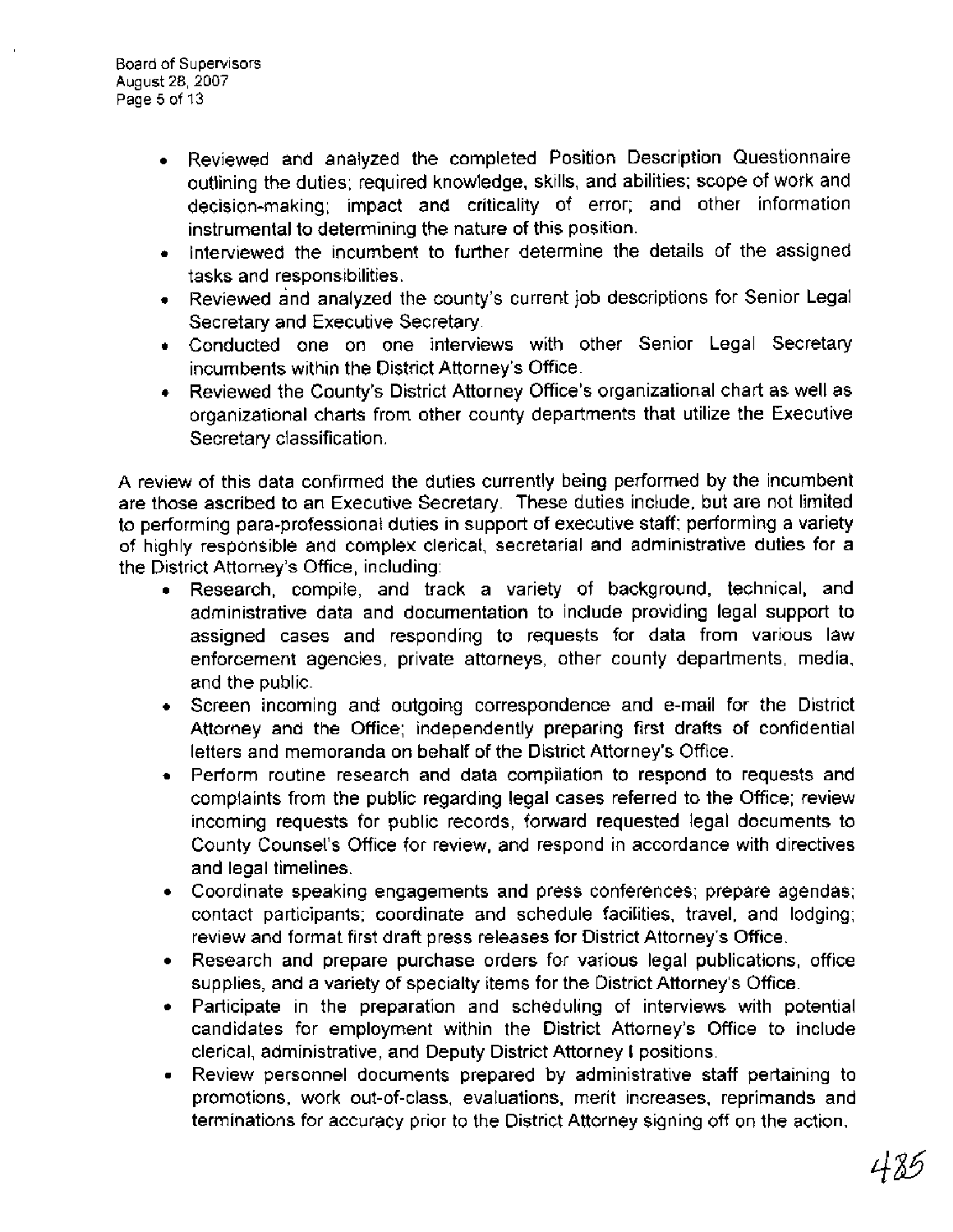- Organize and participate in a variety of special projects and assignments for the District Attorney's Office to include the Prosecutor of the Year Award, Citizen of the Year Award, retirement dinners, and the Employee Recognition Award.
- Serve as the Training Coordinator for the District Attorney's Office; communicating new trainings available, scheduling employees for training, tracking training attendance records for the Office.
- Manage and train the District Attorney's Office staff on procedures for archiving  $\bullet$ legal, consumer fraud and personnel records; analyzing reports and maintaining records for requests, returns, destruction, and delivery of archived records.

The duties and responsibilities of this position are consistent with the duties and responsibilities outlined in the Executive Secretary job classification. Both the County Executive's Office and Placer Public Employee Organization have reviewed this information and concur with the Personnel Department's recommendation.

2. Also studied were five incumbents classified as Senior Legal Secretary in the DA's office. It was identified that four of the five Senior Legal Secretary positions were performing somewhat similar duties on a rotational basis as compared to the other Senior Legal Secretary position which was brought before your Commission for a reclassification request on April 9, 2007. The focus of this memorandum is on the four Senior Legal Secretary positions performing somewhat similar duties and a study of the duties and responsibilities assigned to these positions in the DA's office.

Although the PlQs completed by the four incumbents are identical, the individual interviews conducted by the consultant with each of the Senior Legal Secretaries revealed that each position is assigned separate and different duties and responsibilities. These assigned duties and responsibilities are dictated and dependent on the particular operational unit; its needs and priorities and the respective Supervising Deputy District Attorney.

The Senior Legal Secretary positions currently under study rotate between four units. The primary reason driving the rotation of incumbents appears to be based on the fact that the Senior Legal Secretary position assigned to the Misdemeanor/DUI Unit is responsible for a heavy load of supervisory and training functions. The Misdemeanor Unit is the largest and busiest unit in the District Attorney's office and consists of approximately fifteen clerical employees supporting eight to ten Deputy District Attorneys. Since the newest, least experienced staff, both clerical and professional, are assigned to the Misdemeanor Unit to learn the basics and develop their skills, the need for training, oversight, monitoring, mentoring, and supervisory duties to which the Senior Legal Secretary assigned to this unit must perform is dramatically increased.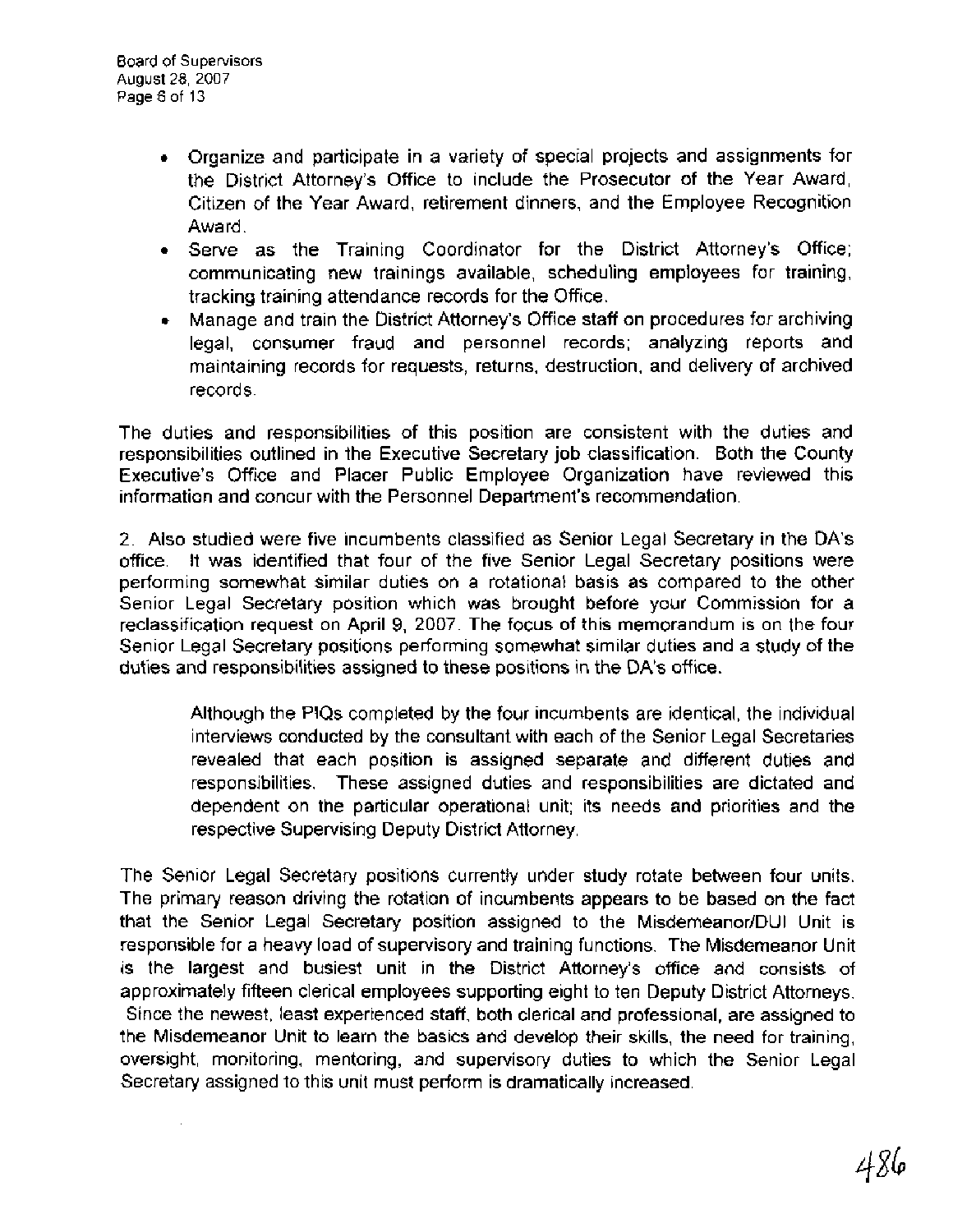Board of Supervisors August 28,2007 Page 7 of 13

Overall, the three Senior Legal Secretary positions in the Family Protection, Roseville (and Rocklin) Felony, and Auburn Felony Units function within the parameters of the existing Senior Legal Secretary classification. It is recommended that each of these three positions remain classified as Senior Legal Secretary. However, the Senior Legal Secretary position allocated to the Misdemeanor/DUI Unit functions differently and beyond the parameters of the county's Senior Legal Secretary classification. It is recommended that there be a full, first-line supervisory classification exercising direct supervision over assigned secretarial and/or clerical personnel in this unit. Further, since a significant number of new, less experienced clerical/administrative support staff assigned to the Misdemeanor/DUI unit, the span of control for this supervisor is so vast that the Department will accommodate the unit by maintaining the current Senior Legal Secretary allocation in this unit and pursue reclassification of a vacant Legal Secretary-Journey position to the supervisory-level classification identified in this study.

Therefore, it is recommended that a vacant Legal Secretary-Journey position in the Misdemeanor/DUI unit be reclassified to the Administrative Legal Supervisor, based on the scope of work and responsibilities required for this position and as identified in this study. Both the County Executive's Office and Placer Public Employee Organization have reviewed this information and concur with the Personnel Department's recommendation.

# **FACILITY SERVICES DEPARTMENT**

1. At the request of the Facility Services Department, the Personnel Department conducted a classification review of one Administrative Clerk EIJ position assigned to the Environmental Engineering Division for reclassification to a Secretary E/J.

A review of the Position Inventory Questionnaire (PIQ) combined with additional clarifying information obtained during meetings with the incumbent, the immediate supervisor, and management staff confirmed the duties currently being performed by the incumbent are those ascribed to a Senior Administrative Clerk instead of a Secretary E/J. These duties include, but are not limited to performing the most difficult and responsible specialized duties assigned within the series requiring specialized knowledge related to area of assignment such as:

- Compose and edit correspondence, reports, proposals and contracts including memos to the Board of Supervisors, Violation Letters, National Pollution Discharge Elimination System permit renewals, Resolution of Intention (ROI) correspondence, and Municipal Area Council correspondence.
- Establish, track and monitor timelines associated with Request for Proposals, reimbursement agreements, land development projects related to sewer hookups, public hearing notices, and user fee increases.
- Research reimbursement agreements for sewer and septic hookups, Assessor Parcel Number for mapping purposes, direct billings, and equivalent dwelling unit charges.
- Interpret, apply, explain, and respond to inquires regarding policies and procedures and refer the more complex inquires to appropriate staff.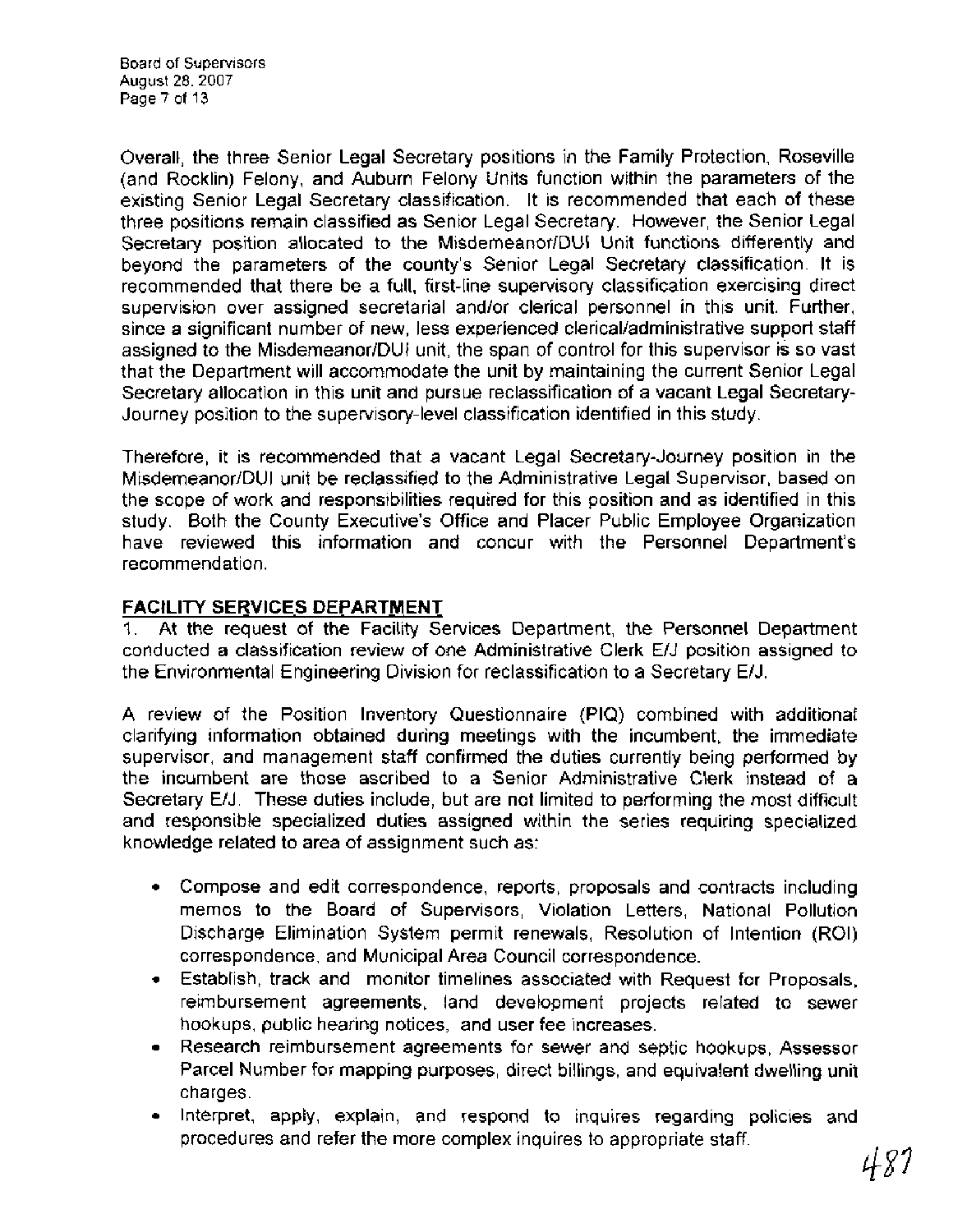- Extensive use of the department automated systems including the Sewer Maintenance System and PLUS.
- Schedule division meetings and prepare appropriate meeting documents.
- Act as interdepartmental liaison relating to administrative or project support functions for the office and for compliance with County regulations and practices relating to assigned programs.
- Provide secretarial and administrative support to the Wastewater Engineering and Planning/Permitting units.

Based on the information presented, the Personnel Department supports the proposed reclassification. It has been determined that the incumbent meets the minimum qualifications and has satisfactorily performed these duties for a continuous period of not less than one year prior to this date. The County Executive Office and the Placer Public Employee Organization have reviewed the organizational structure request and concurs with the Personnel Department's recommendation.

2. At the request of the Facility Services Department, staff from the Personnel Department in conjunction with Casey & Associates conducted a review of the Budget and Fiscal Operations Manager position assigned to Facility Services Administration to determine the current duties and responsibilities performed by the position.

Information obtained during an analysis of the job duties, in addition to meetings with the incumbent and management staff, confirms that the tasks and duties performed are those ascribed to the Administrative Services Manager classification. These duties include, but are not limited to planning and managing the administrative and programmaticloperational functions and responsibilities including program objectives and performance standards including:

- Serve as a member of the department's management team responsible for fulfilling the mission and carrying out department policies.
- Promote and participate in collaborative activities, programs, and projects that cross functional areas.
- $\bullet$ Serve as an advisor to the department head and management team on a variety of complex administrative services and related functions and directly manage the centralized administrative and clerical functions.
- Participate in strategic planning, legislative review and analysis and policy development.
- Participate in the identification and allocation of resources including fiscal, staffing,  $\bullet$ and information technology, to contribute to problem-solving, decision making, and planning activities of the department.
- Plan, direct and manage multiple complex fiscal accounting operations of  $\blacksquare$ approximately \$199 million dollars and oversee the preparation and maintenance of documentation and recordkeeping.
- Represent the department to the County Executive Officer, outside organizations,  $\blacksquare$ local communities, special interest groups, businesses, customers, and the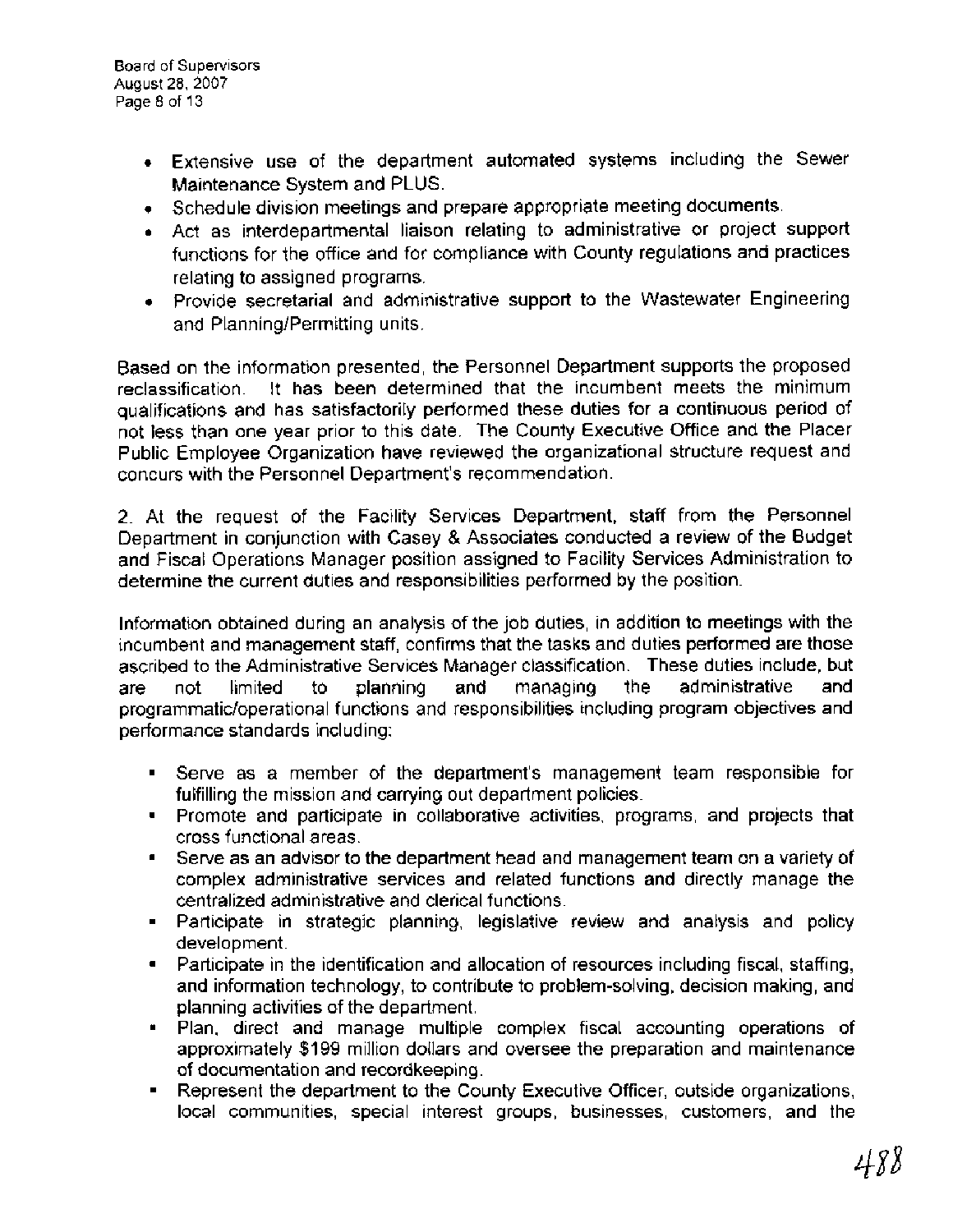general public including act as the Financial Officer for the Western Placer Waste Management Authority.

- Manage the Department information technology functions.
- Responsible for centralized administrative of Department recruitments, training and safety programs, performance issues, and coordinate Department disciplinary actions including internal investigations and recommendations to the Director.

Over the last several months, the Facility Services Department has assessed the department's short and long range organizational goals to determine the organizational structure to meet the rapidly increasing department demands. This organizational structure will strengthen the department's succession planning and staff development. This position will be responsible and directly manage administration, finance, personnel, and information technology functions and report directly to the Director of Facility Services.

One of the more challenging aspects of determining the appropriate classification for this type of position is ascertaining the independence and autonomy delegated from the appointing authority to the position. In this case, the Facility Services Director has indicated his intent for this position to assume full executive-level responsibility for personnel management across all divisions of the department in addition to responsibility for the administrative, fiscal, and information technology functions.

Based on the information presented, the Personnel Department supports the proposed organizational structure. The County Executive Office has reviewed the reclassification request and concurs with the Personnel Department's recommendation.

3. At the request of the Facility Services Department, the Personnel Department conducted a classification audit of the Parks and Grounds Superintendent position assigned to the Parks and Grounds Division.

A review of the Position Inventory Questionnaire (PIQ) combined with additional clarifying information obtained during meetings with the incumbent, the immediate supervisor, and management staff confirmed the current classification specification does not accurately reflect the full scope of duties required for this position. The current classification specifications do not take into account the evolution of this position and the current duties performed in the areas of capital park, trail and open space development projects, the ongoing supervision and coordination of staff, contractors and partner agencies, and the general knowledge of current legislation and regulations to ensure compliance in the areas of OSHA, water quality, ground water protection, pesticide usage, tot lots, swimming pools, and fuel load reduction.

These duties include, but are not limited to directly managing the activities of the landscaping and grounds maintenance of County parks, County Service Areas, capital park, trail and open space development projects, and grounds around County buildings, major thoroughfares and parks facilities within the Parks and Grounds Division.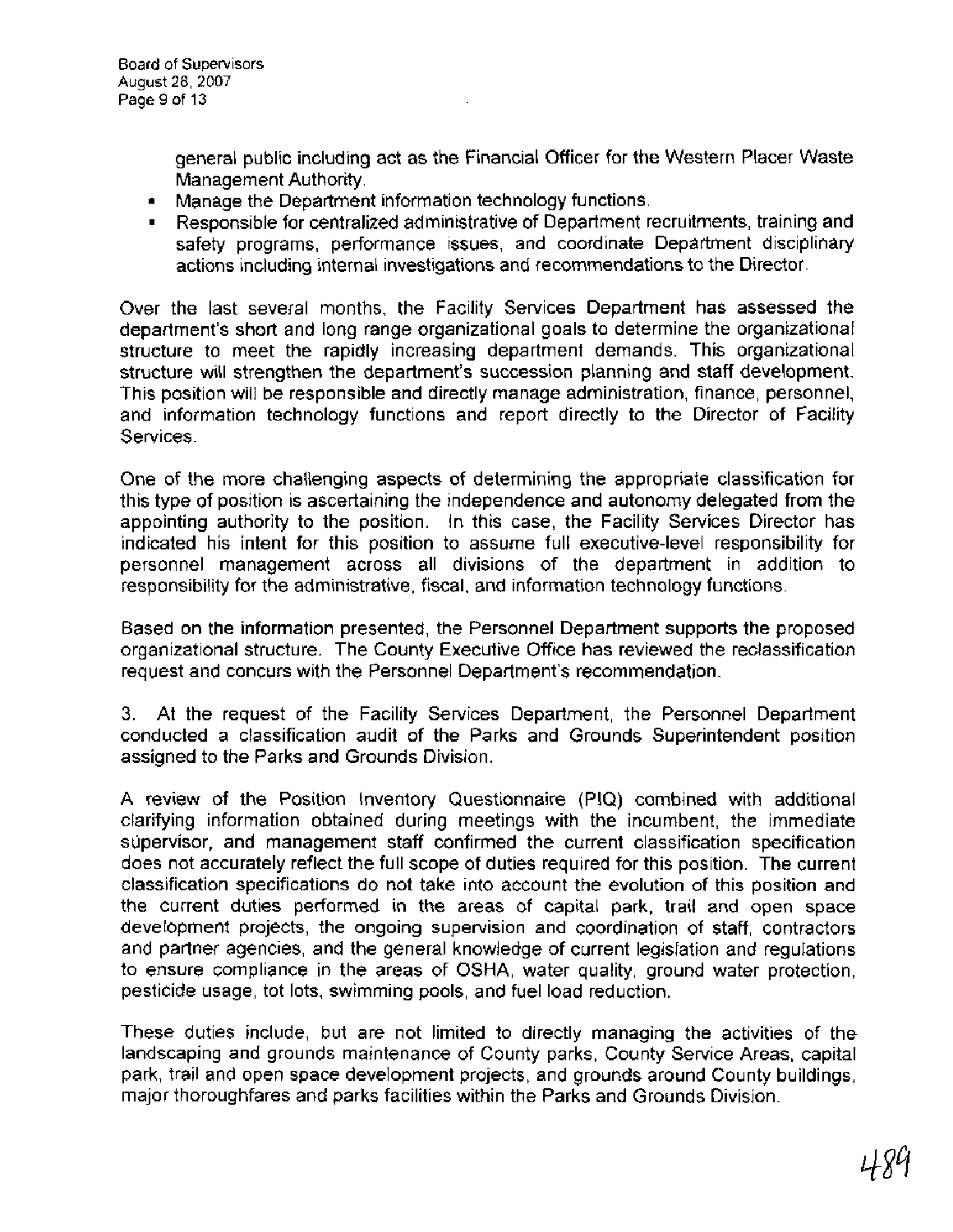The proposed revisions reflect the duties, responsibility exercised, knowledge and skills required, and the scope and impact of the job to fulfill the functional operations that include:

- Direct supervision over supervisory, parks and grounds maintenance, lifeguards and clerical positions.
- Coordinate the activities of parks and grounds work units with County departments and governmental and private agencies.
- Assist in the Division budget preparation and implementation and grant administration and expenditures.
- Establish and maintain positive working relationships with co-workers, other County employees, advisory boards, councils and commissions, recreation organizations, homeowner associations, and public service groups.
- Ensure conformance with established Federal and State legislation and regulations and department policy.
- Recommend corrective action pertaining to pesticide usage, tot lots, swimming  $\bullet$ pools, water quality, ground water protection and OSHA regulations.
- Principles and practices of landscape design and layout, grounds maintenance, and basic building trades, water quality, ground water protection, tree management and fuel load reduction.
- Principles and practices of recreation, parks, trails and open space administration and maintenance.
- Park planning, contract administration and project management.
- Coordinate complex projects with County staff, contractors and partner agencies.
- Develop and evaluate park, trail and open space programs.

This position is currently vacant and it is anticipated the vacancy will be filled by competitive recruitment.

Based on the information presented, the Personnel Department supports the proposed classification specification revisions and salary adjustment. The County Executive Office and the Placer Public Employee Organization have reviewed the proposed revisions and salary adjustment requests and concur with the Personnel Department's recommendation.

It is recommended your Commission approve the recommendation to the Board of Supervisors to adjust the salary by approximately 5% (Parks and Grounds Superintendent) to compensate for the additional duties and responsibilities required to fulfill the functional and fiscal operational responsibilities such as:

- Construction of multi-million dollar parks.
- Development of conditions for new subdivisions to meet the recreational element of the County General Plan and various community plans.
- Regulatory requirements and liability for operations and maintenance of recreational amenities.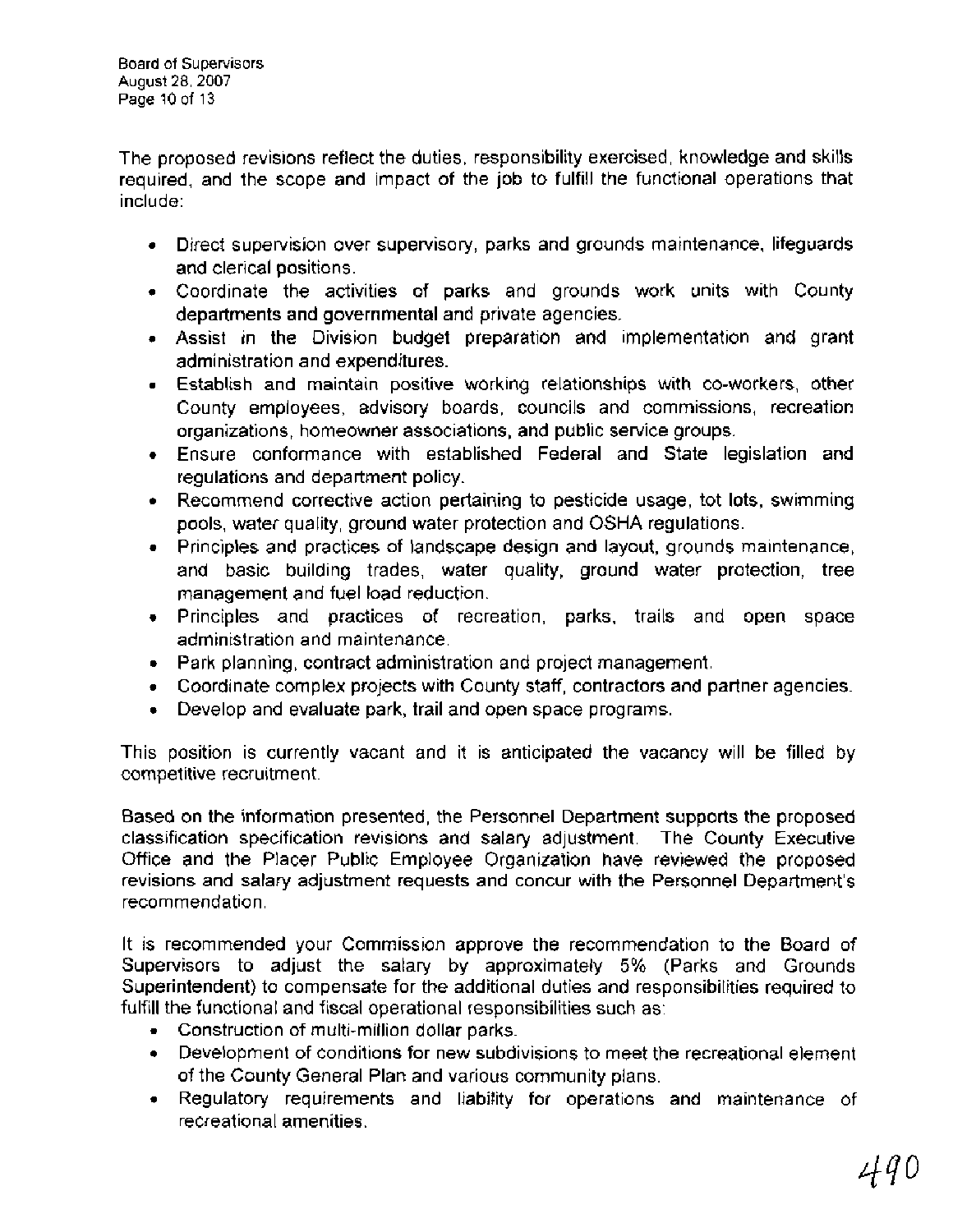Annual assessment of assessment districts in the Parks and Grounds Division of Facility Services.

This salary adjustment will allow for approximately 15% compensation between the subordinate classification of Senior Supervising Parks and Grounds Worker and the Parks and Grounds Superintendent. It will not result in compaction between the Parks and Grounds Superintendent and the next higher level classification of Parks Administrator since there is an approximate 46% compensation difference.

#### **HEALTH AND HUMAN SERVICES DEPARTMENT**

**1.** On November 7, 2006, the Placer County Board of Supervisors adopted the Memorandum of Understanding (MOU) with the Placer Public Employee Organization (PPEO) for the period of July I, 2006 through June 30, 2010. Included in the MOU is the agreement that the compensation for the Client Services Program Specialist series, including the Eligibility Supervisor classification, be made commensurate with salaries designated for the Child Support Specialist series. In addition to this agreement, the County agreed to recommend to your Commission that the job title for Eligibility Supervisor be changed to Supervising Client Services Program Specialist to be consistent with the series. If approved, the proposed title change would need to be reflected through the classification specification series, thereby adding the additional revisions noted in the attached classification specifications.

Based on the information presented and agreed to during the negotiation conferences, the Personnel Department supports the title change from Eligibility Supervisor to Supervising Client Services Program Specialist and the related classification specification revisions. This request has been reviewed and is supported by the County Executive's Office and Placer Public Employees' Organization.

2. In March 2006, your Commission approved the recommendations of the Land Use Study conducted in anticipation of the development of the Community Development Resource Agency (CDRA). Environmental Health land use function positions were a part of that study. Subsequently, Placer County and the Placer Public Employees Organization entered into a side letter agreement to develop the classification of Senior Registered Environmental Health Specialist (REHS) classification specification to reflect the duties of an advanced journey level. This classification was agreed to be designed with the specific assignment as a lead over other specialists or assignment of a higher level of work requiring the skills and knowledge beyond that of a journey level registered environmental health specialist.

During the study negotiation process, both parties agreed that the salary for the newly created classification specification would be Professional Grade 232 (\$5,046-\$6,133 per month).

As the proposed classification specification indicates, the Senior Registered Environmental Health Specialist will perform the more complex duties associated with registered environmental health specialist series including but not limited to: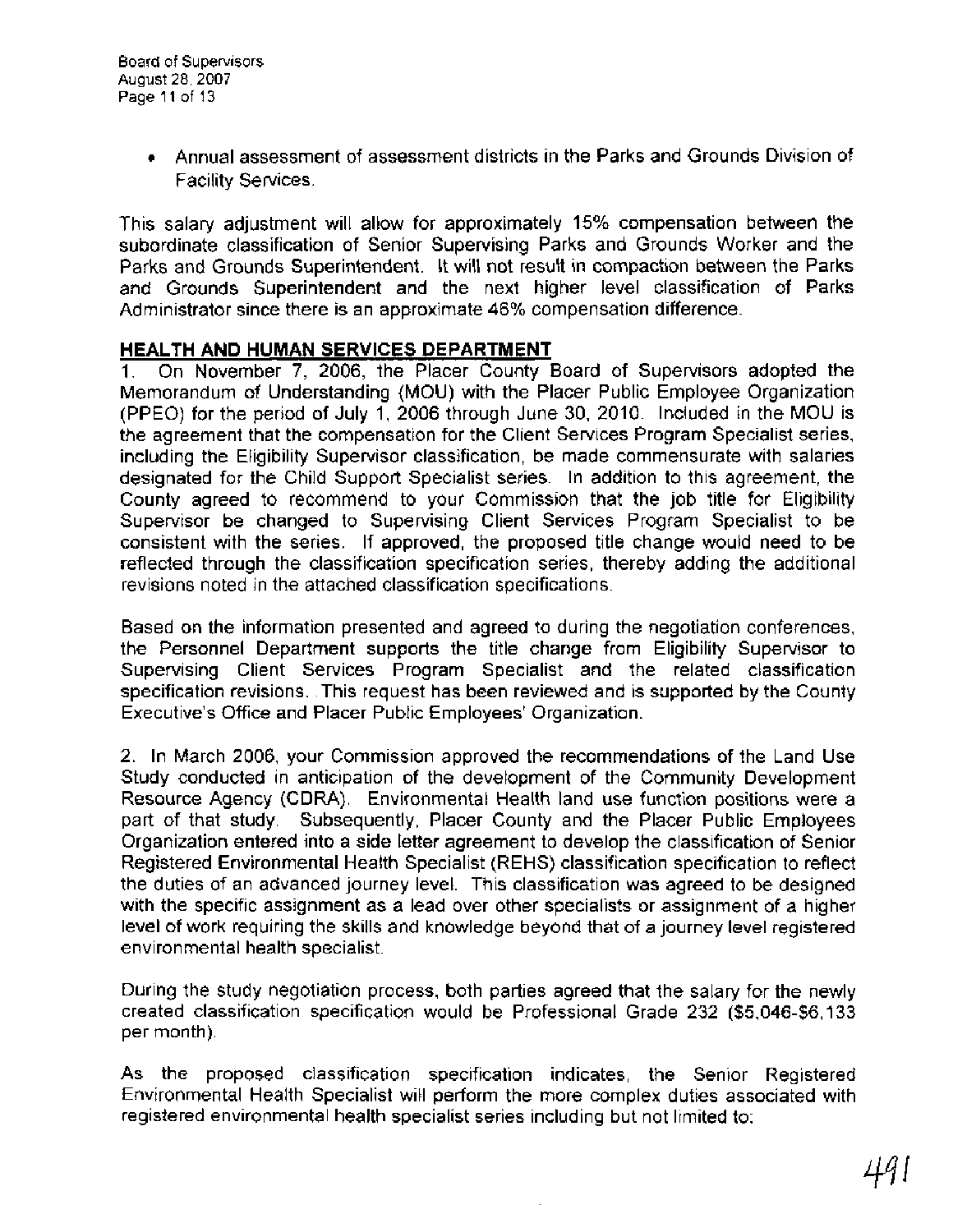- Perform the more complex and specialized work in the regulation and enforcement of environmental health safety laws, rules and regulations; interpret the more complex and specialized environmental health regulations, rules and policies.
- Lead and train subordinate staff in various aspects of environmental health programs; conduct training and guidance materials; assist staff in the interpretation of complex regulatory requirements.
- May coordinate and standardize program activities; assist in program planning and monitoring, including appraising the effectiveness of departmental programs; making recommendations on policies, procedures and regulations related to specific programs, then implement as directed.

In addition, further review of the related classification specifications in the series reveled that revisions to the Assistant 1 Associate Registered Environmental Health Specialist and Supervising Registered Environmental Health Specialist were required. These proposed revisions are noted in the attached classification specifications.

The Personnel Department, County Executive Office, and the Placer Public Employees Organization support and concur with this request.

## **PROBATION DEPARTMENT**

At the request of the Probation Department, the Personnel Department in conjunction with the lnformation Technology Classification Review Panel, conducted a classification review of duties and the scope of work the Probation Department has identified for this position. The Probation Department requested additional lnformation Technology staff to allow the department to effectively and efficiently use technology today and into the future, while minimizing other staffing levels. This is due to the increase in the use of technology by Probation over the last four years, including: desktop personal computers to all staff and interview rooms; use of global positioning system (GPS) and electronic monitoring program (EMP) equipment, digital cameras, computer scanners, support of advanced cell phone technology; creation and maintenance of file transfer website; as well as a planned migration to Probation's own case management system, the support and maintenance of said system and the anticipated future growth of technology in the Probation Department.

The lnformation Technology Classification Review panel reviewed this request during their meeting of March 15, 2007. During the panel's meeting, an opportunity was provided for the panel to review the scope of work presented and the Position Inventory Questionnaire (PIQ). In addition, the lnformation Technology Classification Review panel met with the Senior Administrative Services Officer, Chris Artim, who confirmed the duties required for the requested position and answered any further questions for the panel.

After consideration of the materials provided (which are attached for your Commission's review), including current and proposed duties, the departmental memo, a PIQ, and organizational chart, the panel determined that the duties being described are those ascribed to the classification of Senior Technology Solutions Analyst. These duties include. but are not limited to: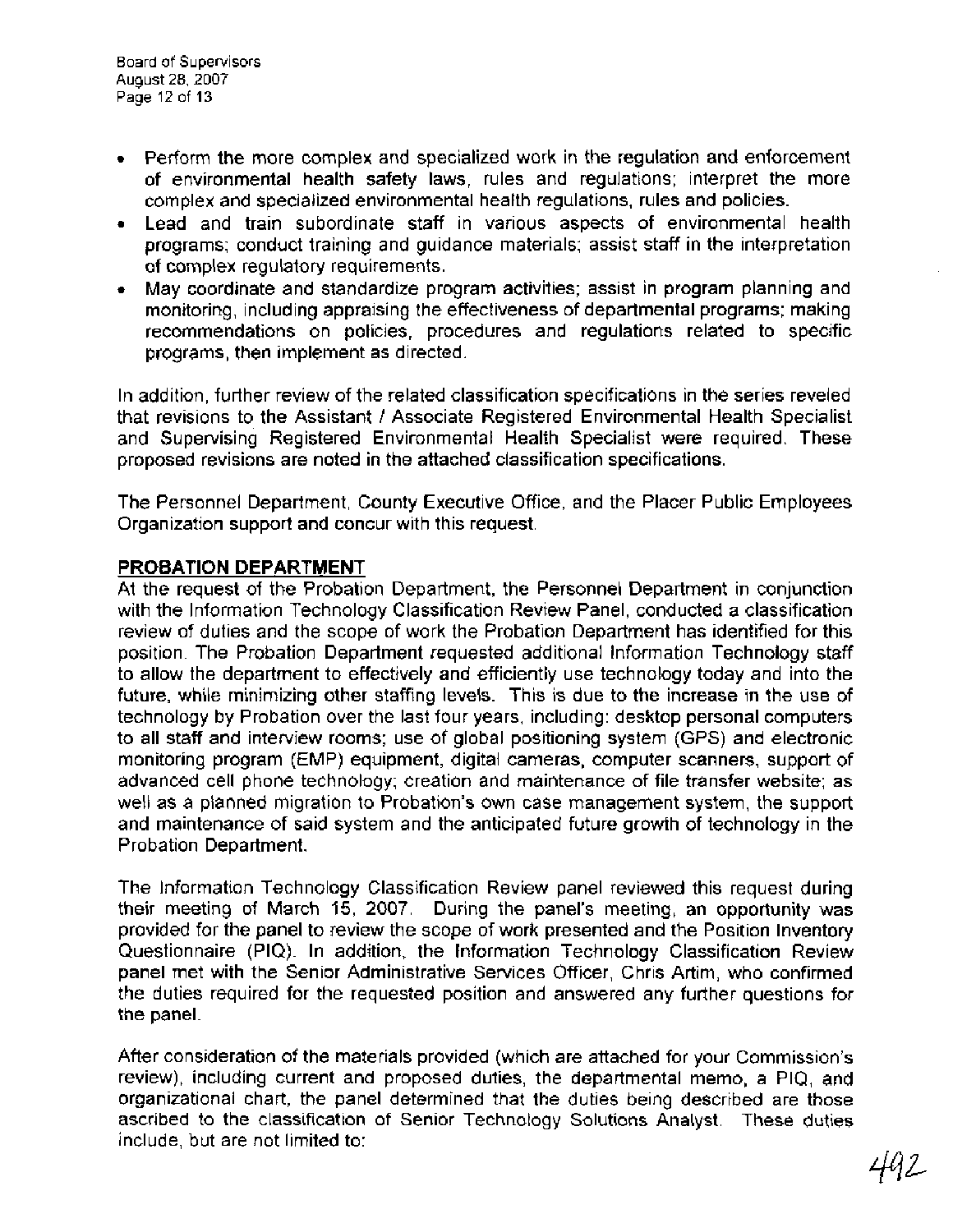- Supervise, coordinate, and oversee Probation Department System IT staff workload on a daily basis.
- Work closely with Probation Department management to determine areas that would benefit from automation, including items such as mobile data terminals, digital dictation equipment, digital cameras, and video equipment.
- Provide 24 hours per daylseven days per week1365 days per year on-call coverage to respond to server and application issues as they arise and impact the department.
- Audit and maintain the database records to ensure compliance with Department of Justice requirements and the overall viability and accuracy of our records.
- Enable Department sworn staff to actively participate in CAL-GANG, CAL-PHOTO and other Department of Justice programs and activities.
- Administer vendor contracts which provide systems for the Probation Department; coordinate activities between probation records management system vendor representatives and the Placer County Probation Department; oversee the current probation records management system product enhancement, delivery, and installation.
- Maintain knowledge of current best practices, as well as new and useful  $\bullet$ technologies through regular networking, including participation in the Probation Information Technology Managers' Association.
- Represent the Probation Department as liaison with administrative services staff,  $\bullet$ vendors, other county departments or other agencies representatives or liaisons.

Based on the information presented, the Personnel Department supports the request of the Probation Department to reclassify one vacant Probation Assistant position to the Senior Technology Solutions Analyst classification based on current and future needs of the Department.

This request has been reviewed and is supported by the County Executive Office and the Placer Public Employees Organization.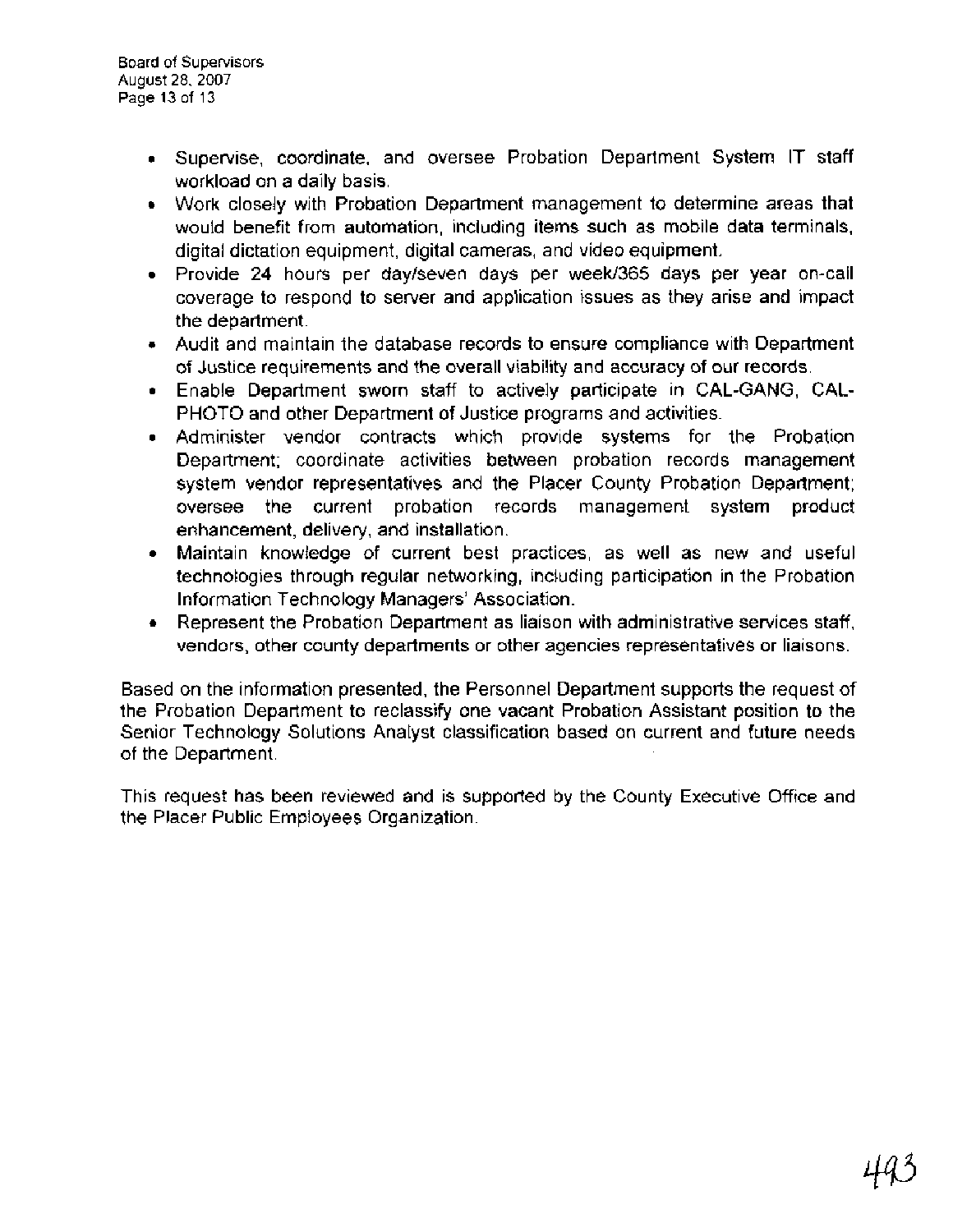# Before the Board Of Supervisors County of Placer, State of California

In the matter of: An ordinance amending the un-codified Allocation of Positions to Departments Ordinance and the un-codified Classified Service- Schedule of Classifications, Salary Plan and Grade Ordinance, for the departments of Community DevelopmentlResource Agency, County Executive Office, Facility Services, Health and Human Services, and District Attorney.

| Ordinance No∴ |  |
|---------------|--|
|               |  |
|               |  |

First Reading: 08-28-07

The following Ordinance was duly passed by the Board of Supervisors of the County of Placer at a

regular meeting held  $\begin{array}{ccc} - & \ldots & - & \end{array}$  by the following vote on roll call:

Ayes:

Noes:

Absent:

Signed and approved by me after its passage.

Chairman, Board of Supervisors

Attest: Clerk of said Board

THE BOARD OF SUPERVISORS OF THE COUNTY OF PLACER, STATE OF CALIFORNIA, DOES HEREBY ORDAIN AS FOLLOWS:

The un-codified Allocation of Positions to Departments Ordinance and the un-codified Classified Service-Schedule of Classifications, Salary Plan and Grade Ordinance are hereby amended as follows: (Additions to ordinance shown in bold and underline, deletions shown with strike-through.)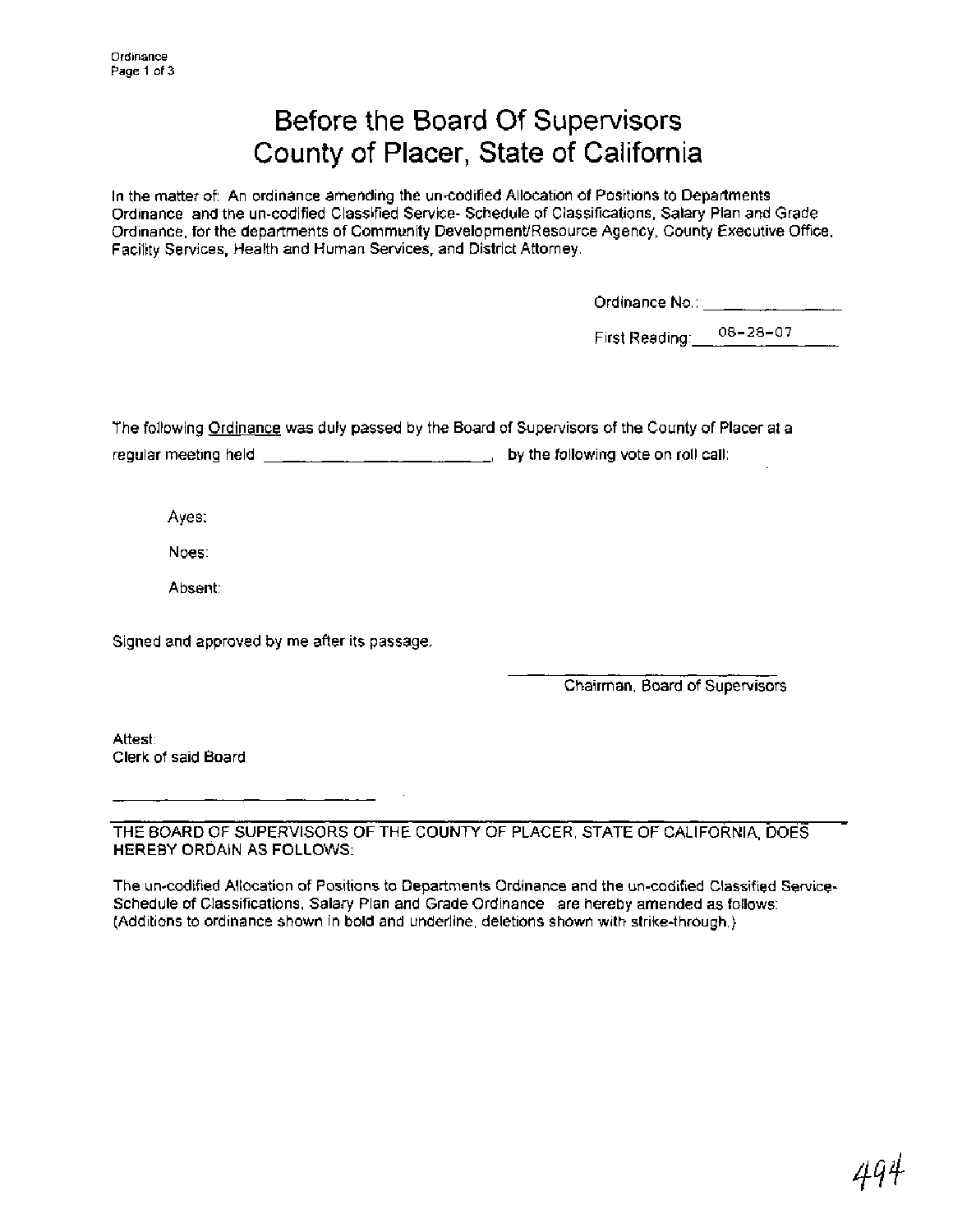**Section 1.** That the un-codified Allocation of Positions to Departments Ordinance is hereby amended to read as follows:

|                                  | COMMUNITY DEVELOPMENT RESOURCE AGENCY               |                |  |  |
|----------------------------------|-----------------------------------------------------|----------------|--|--|
| (a)                              | Administration                                      |                |  |  |
|                                  | <b>Administrative and Fiscal Operations Manager</b> | 1              |  |  |
|                                  | Administrative Services Officer-Senier              | 4              |  |  |
|                                  | COUNTY EXECUTIVE OFFICE                             |                |  |  |
| (a)                              | Administration                                      |                |  |  |
|                                  | <b>Administrative and Fiscal Operations Manager</b> | 1              |  |  |
|                                  | <b>Budget and Fiscal Operations Manager</b>         | 1              |  |  |
|                                  | DISTRICT ATTORNEY                                   |                |  |  |
|                                  | <b>District Attorney</b>                            |                |  |  |
|                                  | <b>Administrative Legal Supervisor</b>              | 1              |  |  |
|                                  | <b>Executive Secretary</b>                          | 1              |  |  |
|                                  | Legal Secretary - Senior                            | 54             |  |  |
|                                  | Legal Secretary - Entry/Journey                     | 27 26          |  |  |
|                                  | FACILITY SERVICES                                   |                |  |  |
| (a)                              | Administration & Management                         |                |  |  |
|                                  | <b>Administrative Services Manager</b>              | 1              |  |  |
|                                  | <b>Budget and Fiscal Operations Manager</b>         | 4              |  |  |
| (h)                              | <b>Utility Services</b>                             |                |  |  |
|                                  | Administrative Clerk - Entry/Journey                | 21             |  |  |
|                                  | Administrative Clerk - Senior                       | 1              |  |  |
| <b>HEALTH AND HUMAN SERVICES</b> |                                                     |                |  |  |
| (a)                              | Health & Human Services Administration and MIS      |                |  |  |
|                                  | <b>Administrative and Fiscal Operations Manager</b> | 2              |  |  |
|                                  | <b>Budget and Fiscal Operations Manager</b>         | 2              |  |  |
| (d)                              | Human Services                                      |                |  |  |
|                                  | <b>Administrative and Fiscal Operations Manager</b> | $\mathbf{1}$   |  |  |
|                                  | <b>Budget and Fiscal Operations Manager</b>         | 4              |  |  |
| (i)                              | Children's System of Care                           |                |  |  |
|                                  | Administrative and Fiscal Operations Manager        | 1              |  |  |
|                                  | <b>Budget and Fiscal Operations Manager</b>         | $\overline{a}$ |  |  |